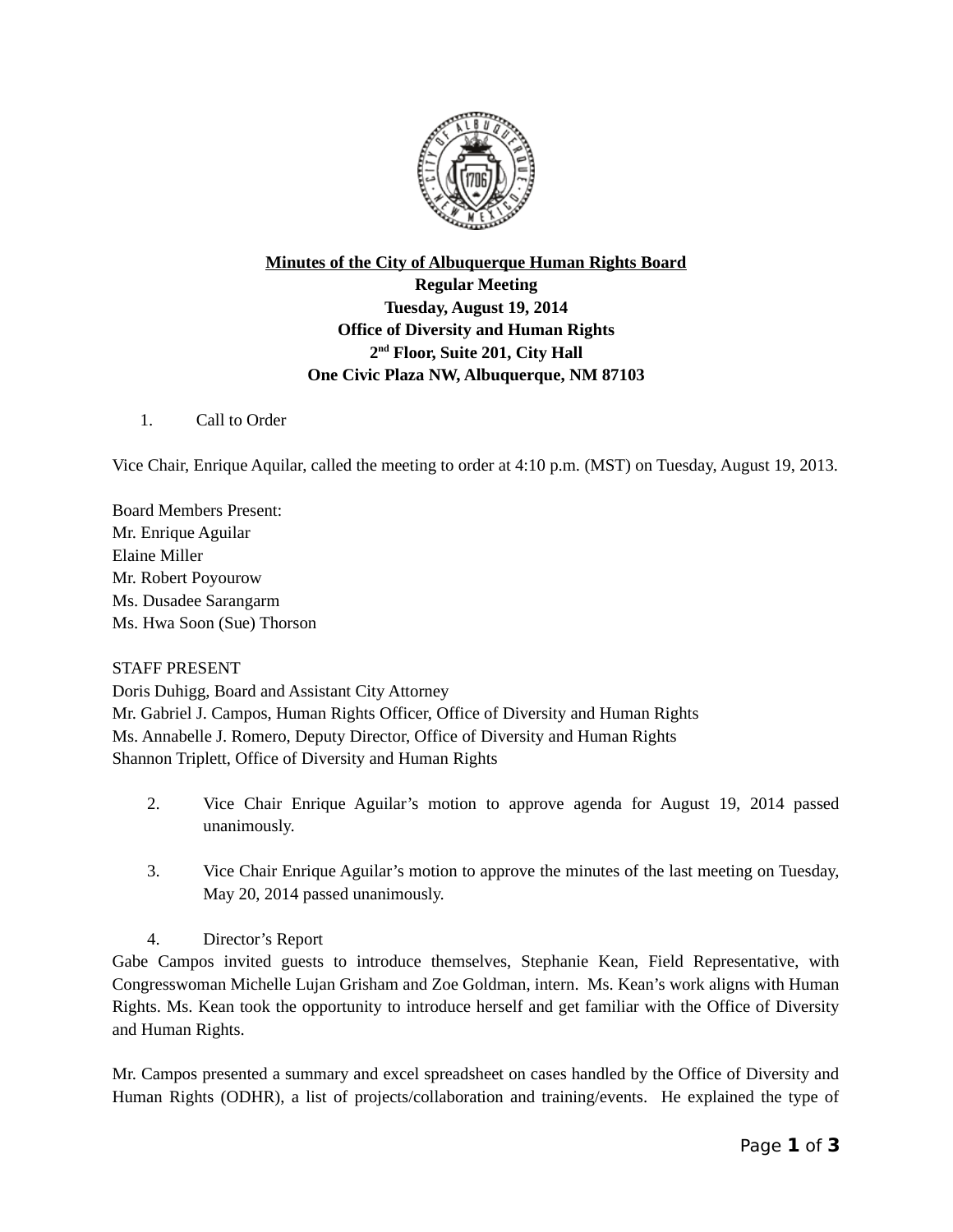services ODHR is doing and what each reference means. He provided a sampling of cases that we have completed including the case with the Department of Transit and its joyriding policy. It was suggested that the purpose of Transit's joyriding policy be evaluated and that it be made clear and consistent for all department's bus operators and the public riding city buses.

Mr. Campos reported that an evaluation was made of the South Broadway Building for ADA compliance and it was found to be accessible. The third item reported was the meeting Mayor Berry had with Navajo Nation President Ben Shelly regarding the two Navajo homeless men that were murdered in Albuquerque. The Mayor and President Shelly are partnering to form a Task Force to address the issue of homeless Native Americans and specifically Navajo Natives addressing any threat the homeless might receive in the City of Albuquerque. The last item reported was another ADA review of Isotopes Park regarding appropriate signage, access to ticket counter and companion seating. Accessibility issues found were limited to the pavement markings and signage. The ADA does not address requirements regarding the size and type for companion seats. It only states that a companion seat must be provided adjacent to a wheelchair space.

Mr. Campos discussed two major Mayoral initiatives that reside within the Office of Diversity and Human Rights. 1. The Community Policing Councils (CPCs) that will include community members that have been selected by leaders of the community to conduct meetings specific to issues concerning each of the six APD area commands in the city, and 2. The Collaborative on Policy Community Relations, facilitated meetings, where we are inviting the public to participate in discussion of what policing should look like – a conversation that has been needed in our community.

Other initiatives Mr. Campos mentioned:

- The Fair Pay Equity Task Force which is moving along. We are waiting for data from contractors regarding what they pay men and women, not the actual amount but the deviation. We are looking at incentives for those in compliance. It is a law but still having .76 to the dollar and a difference in wages for women.
- Parks and Recreation inclusion programs including a wheel chair accessible playground.
- ODHR and ADR have taken a facilitation course for certification in anticipation of the facilitations that we will be coordinating.
- Mental Health Collaborative moving to the next step of gathering data and looking for action items where they will conduct more meetings to select top initiatives to present to the Mayor.
- ADA Wheelchair Tennis Clinic Jerry Cline Facility compliant but sports wheelchairs could not get through. The Facility was made more accessible to accommodate the wider sports wheelchairs. Parks and Rec will be purchasing additional wheelchairs.
- U-Visa issue for immigrant community victims of domestic violence moving toward a rational approach for this issue.
- Tribal housing issues in preliminary stages
- Mr. Campos was asked to give a talk about domestic violence by Griffith University in Australia
- 5. Public Comment